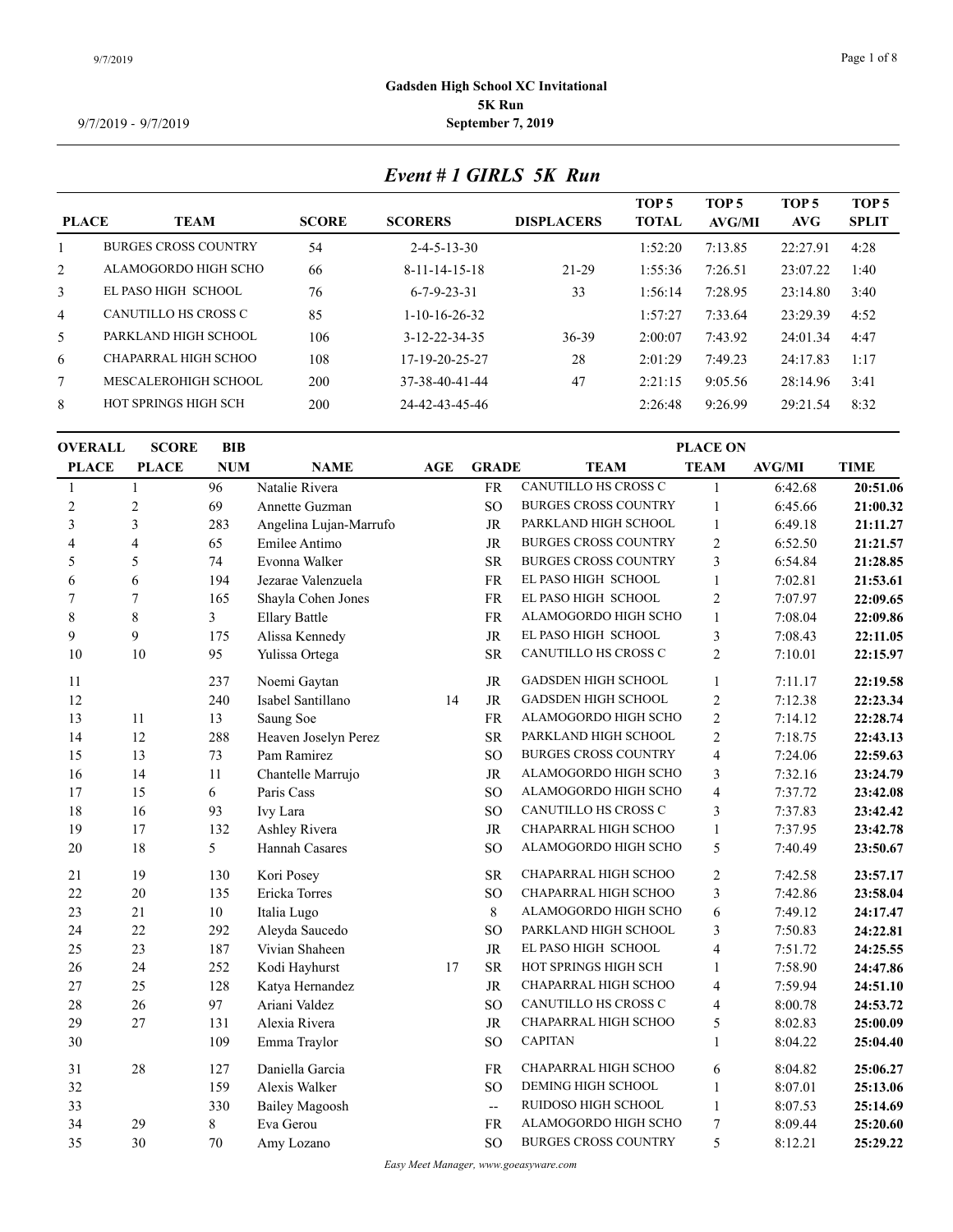| 36 | 31 | 170 | Olivia Gouveia          |    | <b>JR</b>                | EL PASO HIGH SCHOOL        | 5                        | 8:13.80  | 25:34.17 |
|----|----|-----|-------------------------|----|--------------------------|----------------------------|--------------------------|----------|----------|
| 37 | 32 | 91  | Damaris Guerrero        |    | <b>JR</b>                | CANUTILLO HS CROSS C       | 5                        | 8:16.91  | 25:43.81 |
| 38 | 33 | 192 | Aranxa Valencia         |    | <b>SR</b>                | EL PASO HIGH SCHOOL        | 6                        | 8:17.98  | 25:47.16 |
| 39 | 34 | 281 | Iliana Izaguirre        |    | <b>JR</b>                | PARKLAND HIGH SCHOOL       | $\overline{\mathcal{L}}$ | 8:18.99  | 25:50.28 |
| 40 | 35 | 294 | Kimberly Johann Torres  |    | JR                       | PARKLAND HIGH SCHOOL       | 5                        | 8:21.87  | 25:59.22 |
| 41 | 36 | 295 | Valeria Valdez Reyes    |    | JR                       | PARKLAND HIGH SCHOOL       | 6                        | 8:22.97  | 26:02.64 |
| 42 | 37 | 267 | Caydence Palmer         | 14 | 8                        | MESCALEROHIGH SCHOOL       | 1                        | 8:34.65  | 26:38.94 |
| 43 | 38 | 268 | Julene Valdez           | 16 | <b>SO</b>                | MESCALEROHIGH SCHOOL       | $\overline{2}$           | 8:44.66  | 27:10.03 |
| 44 |    | 241 | <b>Bella Sianez</b>     | 14 | <b>JR</b>                | <b>GADSDEN HIGH SCHOOL</b> | 3                        | 8:48.05  | 27:20.57 |
| 45 |    | 110 | Sunny Zamora            |    | <b>JR</b>                | <b>CAPITAN</b>             | $\mathfrak{2}$           | 8:50.27  | 27:27.48 |
| 46 |    | 108 | Alexa Kahlich           |    | <b>FR</b>                | <b>CAPITAN</b>             | 3                        | 8:53.85  | 27:38.59 |
| 47 |    | 158 | Kathleen Santistevan    |    | <b>JR</b>                | <b>DEMING HIGH SCHOOL</b>  | $\mathfrak{2}$           | 8:55.35  | 27:43.24 |
| 48 | 39 | 286 | Yulianna Anahi Martinez |    | <b>SO</b>                | PARKLAND HIGH SCHOOL       | 7                        | 8:57.81  | 27:50.88 |
| 49 |    | 147 | Cecilia Osuna           |    | <b>SR</b>                | <b>COBRE HIGH SCHOOL</b>   |                          | 9:04.84  | 28:12.72 |
| 50 | 40 | 262 | Teddi-Leigh Chavez      | 16 | <b>JR</b>                | MESCALEROHIGH SCHOOL       | 3                        | 9:10.85  | 28:31.42 |
| 51 | 41 | 266 | Shiloh Klinekole        | 16 | <b>SO</b>                | MESCALEROHIGH SCHOOL       | $\overline{4}$           | 9:11.53  | 28:33.51 |
| 52 | 42 | 253 | Sandra Rios             | 15 | <sub>SO</sub>            | HOT SPRINGS HIGH SCH       | $\overline{c}$           | 9:15.89  | 28:47.06 |
| 53 | 43 | 254 | Raquel Rojas            | 17 | <b>SR</b>                | HOT SPRINGS HIGH SCH       | 3                        | 9:16.85  | 28:50.04 |
| 54 |    | 358 | Ryanne Larisch          |    | <sub>SO</sub>            | <b>SILVER HIGH</b>         |                          | 9:17.21  | 28:51.18 |
| 55 |    | 331 | Sharon Minnix           |    | $\overline{\phantom{a}}$ | RUIDOSO HIGH SCHOOL        | $\overline{2}$           | 9:27.83  | 29:24.16 |
| 56 | 44 | 265 | Danae Grant             | 14 | 8                        | MESCALEROHIGH SCHOOL       | 5                        | 9:46.09  | 30:20.90 |
| 57 | 45 | 251 | Abby Dankert            |    | 8                        | HOT SPRINGS HIGH SCH       | 4                        | 9:59.31  | 31:01.95 |
| 58 |    | 360 | Emma Rudd               |    | 8                        | <b>SILVER HIGH</b>         | $\overline{2}$           | 10:03.99 | 31:16.51 |
| 59 |    | 361 | Hannah Skinner          |    | <b>FR</b>                | <b>SILVER HIGH</b>         | 3                        | 10:34.90 | 32:52.54 |
| 60 | 46 | 255 | Marissa Varela          |    | <sub>SO</sub>            | HOT SPRINGS HIGH SCH       | 5                        | 10:44.01 | 33:20.83 |
| 61 | 47 | 263 | <b>Brooke Chimal</b>    | 14 | 8                        | MESCALEROHIGH SCHOOL       | 6                        | 11:58.98 | 37:13.75 |
| 62 |    | 148 | Madelyn Reyes           |    | <sub>SO</sub>            | <b>COBRE HIGH SCHOOL</b>   | $\overline{2}$           | 12:09.87 | 37:47.60 |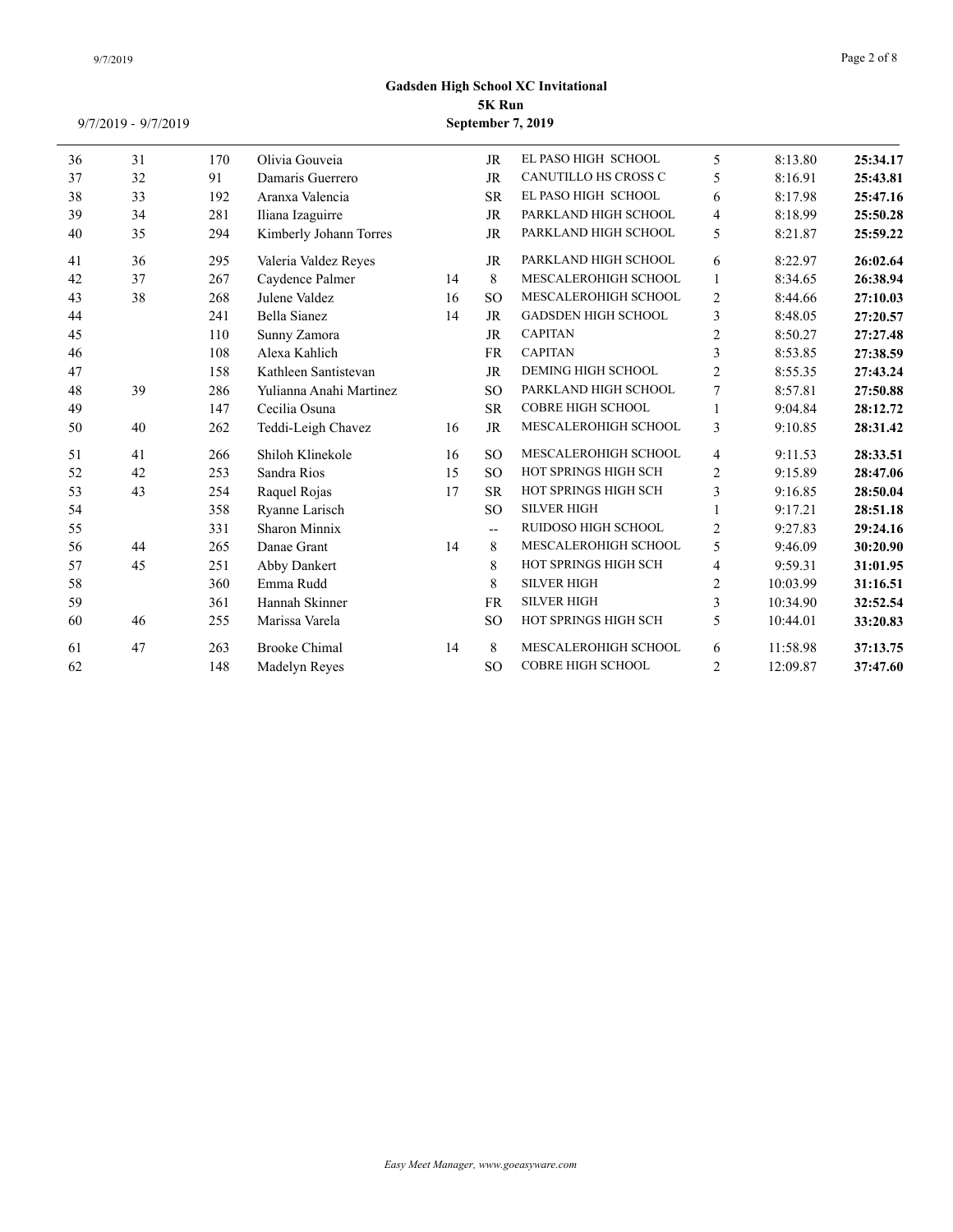# *Event # 2 BOYS 5K Run*

| <b>PLACE</b>   | <b>TEAM</b>                 | <b>SCORE</b> | <b>SCORERS</b>         | <b>DISPLACERS</b> | TOP <sub>5</sub><br><b>TOTAL</b> | TOP <sub>5</sub><br>AVG/MI | TOP 5<br>AVG | TOP <sub>5</sub><br><b>SPLIT</b> |
|----------------|-----------------------------|--------------|------------------------|-------------------|----------------------------------|----------------------------|--------------|----------------------------------|
|                | <b>SANTA TERESA HIGH SC</b> | 39           | $1 - 3 - 7 - 11 - 17$  |                   | 1:29:09                          | 5:44.34                    | 17:49.81     | 2:28                             |
| $\overline{2}$ | EL PASO HIGH SCHOOL         | 72           | $6 - 9 - 10 - 13 - 34$ | $40 - 41$         | 1:33:00                          | 7:28.95                    | 18:36.04     | 2:15                             |
| 3              | <b>BURGES CROSS COUNTRY</b> | 74           | $4 - 5 - 12 - 16 - 37$ |                   | 1:32:59                          | 7:13.85                    | 18:35.89     | 2:44                             |
| $\overline{4}$ | CANUTILLO HS CROSS C        | 90           | 8-15-21-22-24          | $48 - 51$         | 1:35:18                          | 7:33.64                    | 19:03.64     | 1:32                             |
| 5.             | ALAMOGORDO HIGH SCHO        | 102          | 2-14-23-28-35          | 39-43             | 1:34:44                          | 7:26.51                    | 18:56.75     | 3:35                             |
| 6              | RUIDOSO HIGH SCHOOL         | 143          | 25-26-27-32-33         | 36                | 1:39:11                          | 6:23.07                    | 19:50.15     | :30                              |
| $\tau$         | PARKLAND HIGH SCHOOL        | 151          | 19-29-30-31-42         | $47 - 50$         | 1:39:40                          | 7:43.92                    | 19:56.06     | 1:28                             |
| 8              | <b>SILVER HIGH</b>          | 200          | 18-38-44-46-54         | 59                | 1:43:56                          | 6:41.41                    | 20:47.11     | 3:51                             |
| 9              | HOT SPRINGS HIGH SCH        | 264          | 20-57-58-62-67         |                   | 2:15:46                          | 9:26.99                    | 27:09.15     | 22:31                            |
| 10             | MESCALEROHIGH SCHOOL        | 271          | 45-52-55-56-63         | 64                | 1:56:35                          | 9:05.56                    | 23:18.96     | 6:02                             |
| 11             | <b>COBRE HIGH SCHOOL</b>    | 288          | 49-53-60-61-65         | 66                | 2:04:21                          | 8:00.28                    | 24:52.14     | 7:55                             |
|                |                             |              |                        |                   |                                  |                            |              |                                  |

| <b>OVERALL</b> | <b>SCORE</b>   | <b>BIB</b> |                         |     | <b>PLACE ON</b>          |                             |                |               |             |  |  |
|----------------|----------------|------------|-------------------------|-----|--------------------------|-----------------------------|----------------|---------------|-------------|--|--|
| <b>PLACE</b>   | <b>PLACE</b>   | <b>NUM</b> | <b>NAME</b>             | AGE | <b>GRADE</b>             | <b>TEAM</b>                 | <b>TEAM</b>    | <b>AVG/MI</b> | <b>TIME</b> |  |  |
|                |                | 347        | Angel Anchondo          |     | <b>SR</b>                | SANTA TERESA HIGH SC        | -1             | 5:19.44       | 16:32.45    |  |  |
| $\overline{c}$ | $\overline{c}$ | 25         | Celso Garcia            |     | <b>FR</b>                | ALAMOGORDO HIGH SCHO        | $\mathbf{1}$   | 5:20.03       | 16:34.29    |  |  |
| 3              | 3              | 355        | Steven Unzueta          |     | <b>SR</b>                | SANTA TERESA HIGH SC        | $\mathfrak{2}$ | 5:36.64       | 17:25.90    |  |  |
| 4              | 4              | 78         | David Gonzalez          |     | <b>JR</b>                | <b>BURGES CROSS COUNTRY</b> | $\mathbf{1}$   | 5:38.30       | 17:31.06    |  |  |
| 5              | 5              | 89         | Dylan Walker            |     | JR                       | <b>BURGES CROSS COUNTRY</b> | $\mathfrak{2}$ | 5:43.31       | 17:46.60    |  |  |
| 6              | 6              | 199        | Matthew Avila           |     | ${\sf SR}$               | EL PASO HIGH SCHOOL         | $\mathbf{1}$   | 5:45.32       | 17:52.86    |  |  |
| 7              | 7              | 348        | Andres Campos           |     | <b>SO</b>                | SANTA TERESA HIGH SC        | 3              | 5:45.78       | 17:54.29    |  |  |
| $\,$ 8 $\,$    | 8              | 98         | Isaac Becerill          |     | <b>SR</b>                | CANUTILLO HS CROSS C        | $\mathbf{1}$   | 5:47.94       | 18:00.98    |  |  |
| 9              |                | 61         | Jose Nilo               |     | <sub>SO</sub>            | <b>AUSTIN HIGH</b>          | 1              | 5:49.42       | 18:05.59    |  |  |
| 10             | 9              | 212        | Jacob Ontiveros         |     | <b>SR</b>                | EL PASO HIGH SCHOOL         | $\mathfrak{2}$ | 5:49.64       | 18:06.28    |  |  |
| 11             | 10             | 202        | Josep Ferret            |     | <b>JR</b>                | EL PASO HIGH SCHOOL         | 3              | 5:51.68       | 18:12.60    |  |  |
| 12             | 11             | 350        | <b>Tristen Gonzales</b> |     | <b>SR</b>                | SANTA TERESA HIGH SC        | 4              | 5:52.71       | 18:15.82    |  |  |
| 13             |                | 140        | Pedro Medrano           |     | <b>SR</b>                | CHAPARRAL HIGH SCHOO        | $\mathbf{1}$   | 5:55.34       | 18:23.98    |  |  |
| 14             | 12             | 79         | David Herrera           |     | <sub>SO</sub>            | <b>BURGES CROSS COUNTRY</b> | 3              | 5:56.62       | 18:27.96    |  |  |
| 15             | 13             | 214        | David Ramirez           |     | <b>SO</b>                | EL PASO HIGH SCHOOL         | $\overline{4}$ | 6:00.51       | 18:40.06    |  |  |
| 16             | 14             | 24         | Michael Gagnon          |     | JR                       | ALAMOGORDO HIGH SCHO        | $\mathbf{2}$   | 6:01.42       | 18:42.89    |  |  |
| 17             | 15             | 104        | Lance Hubert            |     | <b>SR</b>                | CANUTILLO HS CROSS C        | $\mathbf{2}$   | 6:04.95       | 18:53.84    |  |  |
| 18             | 16             | 90         | Noah Yeager             |     | <b>SR</b>                | <b>BURGES CROSS COUNTRY</b> | 4              | 6:06.24       | 18:57.86    |  |  |
| 19             | 17             | 354        | Sebastian E. Solis      |     | FR                       | SANTA TERESA HIGH SC        | 5              | 6:07.12       | 19:00.59    |  |  |
| 20             | 18             | 375        | Shawn C. Rogers         |     | <sub>SO</sub>            | <b>SILVER HIGH</b>          | 1              | 6:08.63       | 19:05.27    |  |  |
| 21             | 19             | 307        | Kenneth Lamar Golston   |     | <b>JR</b>                | PARKLAND HIGH SCHOOL        |                | 6:09.63       | 19:08.38    |  |  |
| 22             | 20             | 260        | William Neeley          | 17  | <b>SR</b>                | HOT SPRINGS HIGH SCH        | 1              | 6:11.76       | 19:15.00    |  |  |
| 23             | 21             | 100        | Armando Flores          |     | <b>SR</b>                | CANUTILLO HS CROSS C        | 3              | 6:13.75       | 19:21.17    |  |  |
| 24             |                | 141        | Jesus Yanez             |     | ${\sf SR}$               | CHAPARRAL HIGH SCHOO        | $\sqrt{2}$     | 6:14.27       | 19:22.79    |  |  |
| 25             | $22\,$         | 106        | Damien Modesto          |     | <sub>SO</sub>            | CANUTILLO HS CROSS C        | 4              | 6:16.34       | 19:29.22    |  |  |
| 26             | 23             | 30         | Gabe Kotter             |     | <sub>SO</sub>            | ALAMOGORDO HIGH SCHO        | 3              | 6:17.09       | 19:31.56    |  |  |
| 27             | 24             | 99         | Denovan Estrada         |     | FR                       | CANUTILLO HS CROSS C        | 5              | 6:17.56       | 19:33.03    |  |  |
| 28             | 25             | 341        | Edgar Rodriguez         |     | $\overline{\phantom{a}}$ | RUIDOSO HIGH SCHOOL         | $\mathbf{1}$   | 6:19.12       | 19:37.86    |  |  |
| 29             | 26             | 333        | <b>Bradley Blanco</b>   |     | $\overline{\phantom{a}}$ | RUIDOSO HIGH SCHOOL         | $\sqrt{2}$     | 6:19.32       | 19:38.50    |  |  |
| 30             | 27             | 342        | Ryan Segura             |     | --                       | RUIDOSO HIGH SCHOOL         | 3              | 6:19.54       | 19:39.17    |  |  |
| 31             | 28             | 34         | <b>Brigg Spencer</b>    |     | <b>JR</b>                | ALAMOGORDO HIGH SCHO        | $\overline{4}$ | 6:21.39       | 19:44.92    |  |  |
|                |                |            |                         |     |                          |                             |                |               |             |  |  |

*Easy Meet Manager, www.goeasyware.com*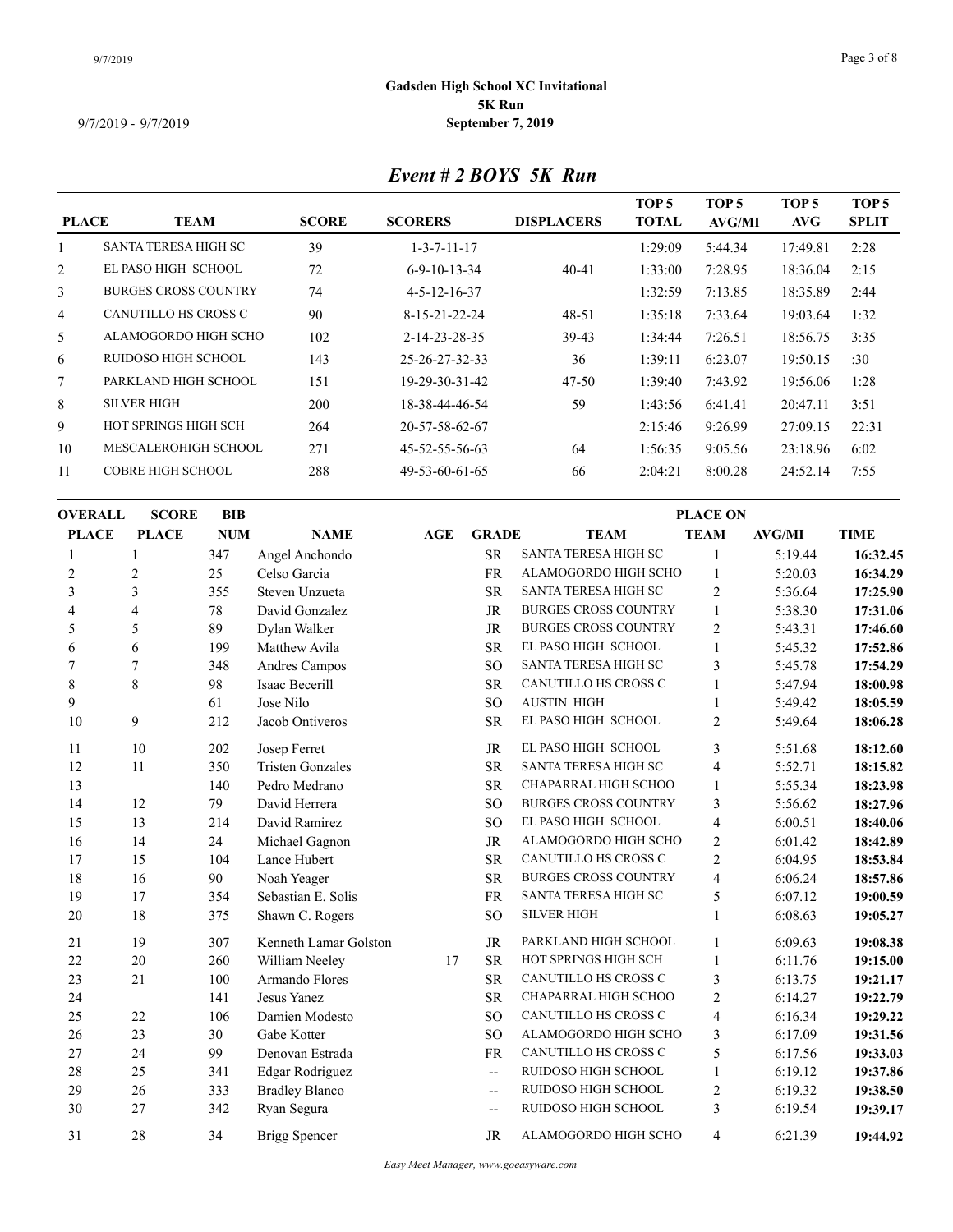| 32       | 29       | 317        | Julian Isaiah Moreno            |    | FR                       | PARKLAND HIGH SCHOOL<br><b>CAPITAN</b> | $\overline{2}$      | 6:23.37            | 19:51.07             |
|----------|----------|------------|---------------------------------|----|--------------------------|----------------------------------------|---------------------|--------------------|----------------------|
| 33       |          | 122        | Kort Sparks                     |    | <b>SR</b>                | PARKLAND HIGH SCHOOL                   | 1                   | 6:23.68            | 19:52.03             |
| 34<br>35 | 30<br>31 | 326<br>327 | Jevon Masao Westbrook           |    | <b>SO</b><br><b>SR</b>   | PARKLAND HIGH SCHOOL                   | 3<br>$\overline{4}$ | 6:26.29<br>6:27.62 | 20:00.14             |
| 36       |          | 161        | Ryan Hunter Westfall<br>Esau Au |    | <sub>SO</sub>            | DEMING HIGH SCHOOL                     | $\mathbf{1}$        | 6:28.48            | 20:04.28             |
| 37       | 32       | 339        | Mack McKittrick                 |    | $\overline{\phantom{a}}$ | RUIDOSO HIGH SCHOOL                    | $\overline{4}$      | 6:28.58            | 20:06.95             |
| 38       | 33       | 332        | Jaden Avalos                    |    | $-$                      | RUIDOSO HIGH SCHOOL                    | 5                   | 6:28.81            | 20:07.25<br>20:07.97 |
| 39       | 34       | 201        | Andre De Santos                 |    | JR                       | EL PASO HIGH SCHOOL                    | 5                   | 6:28.95            | 20:08.40             |
| 40       | 35       | $28\,$     | Aiden Kepfer                    |    | JR                       | ALAMOGORDO HIGH SCHO                   | 5                   | 6:29.50            | 20:10.13             |
|          |          |            |                                 |    |                          |                                        |                     |                    |                      |
| 41       | 36       | 343        | Ian Simpson                     |    | $\overline{\phantom{a}}$ | RUIDOSO HIGH SCHOOL                    | 6                   | 6:29.84            | 20:11.17             |
| 42       | 37       | 81         | Luis Holguin                    |    | JR                       | <b>BURGES CROSS COUNTRY</b>            | 5                   | 6:31.39            | 20:15.99             |
| 43       | 38       | 370        | Aaron Lopez                     |    | <b>SR</b>                | <b>SILVER HIGH</b>                     | 2                   | 6:31.96            | 20:17.76             |
| 44       | 39       | 17         | Caleb Boyer                     |    | <b>SO</b>                | ALAMOGORDO HIGH SCHO                   | 6                   | 6:32.71            | 20:20.09             |
| 45       | $40\,$   | 215        | Santiago Renteria               |    | <sub>SO</sub>            | EL PASO HIGH SCHOOL                    | 6                   | 6:33.51            | 20:22.56             |
| 46       | 41       | 220        | <b>Christopher Torres</b>       |    | <sub>SO</sub>            | EL PASO HIGH SCHOOL                    | $\tau$              | 6:35.67            | 20:29.29             |
| 47       | $42\,$   | 319        | Adam Joseph Ortiz               |    | JR                       | PARKLAND HIGH SCHOOL                   | 5                   | 6:37.97            | 20:36.43             |
| 48       | 43       | 23         | Omar Enriquez                   |    | 8                        | ALAMOGORDO HIGH SCHO                   | $\tau$              | 6:38.36            | 20:37.63             |
| 49       | $44\,$   | 371        | Michael Lopez                   |    | ${\rm FR}$               | <b>SILVER HIGH</b>                     | 3                   | 6:39.98            | 20:42.68             |
| 50       | 45       | 269        | Malloy Adhidley                 | 16 | <sub>SO</sub>            | MESCALEROHIGH SCHOOL                   | $\mathbf{1}$        | 6:40.24            | 20:43.49             |
| 51       | 46       | 369        | Miguel Leon                     |    | <b>SO</b>                | <b>SILVER HIGH</b>                     | $\overline{4}$      | 6:43.23            | 20:52.76             |
| 52       | 47       | 318        | Paul Alfredo Moreno             |    | JR                       | PARKLAND HIGH SCHOOL                   | 6                   | 6:43.81            | 20:54.57             |
| 53       | $48\,$   | 101        | Roberto Gonzales                |    | $\rm JR$                 | CANUTILLO HS CROSS C                   | 6                   | 6:45.06            | 20:58.45             |
| 54       | 49       | 151        | Jaime Cabrera                   |    | FR                       | <b>COBRE HIGH SCHOOL</b>               | $\mathbf{1}$        | 6:46.59            | 21:03.21             |
| 55       | 50       | 312        | Antonio Isaias Maloney          |    | JR                       | PARKLAND HIGH SCHOOL                   | $\tau$              | 6:49.20            | 21:11.33             |
| 56       | 51       | 102        | Jacob Hamman                    |    | <b>SO</b>                | CANUTILLO HS CROSS C                   | $\tau$              | 6:56.27            | 21:33.30             |
| 57       | 52       | 273        | Ethan Galerito                  | 16 | JR                       | MESCALEROHIGH SCHOOL                   | $\overline{2}$      | 7:01.23            | 21:48.69             |
| 58       | 53       | 154        | Miguel Saeiz                    |    | <b>SR</b>                | COBRE HIGH SCHOOL                      | $\overline{2}$      | 7:15.59            | 22:33.32             |
| 59       | 54       | 374        | Julian Richard                  |    | $\,$ 8 $\,$              | <b>SILVER HIGH</b>                     | 5                   | 7:23.25            | 22:57.11             |
| 60       | 55       | 276        | <b>Bret Prins</b>               | 16 | JR                       | MESCALEROHIGH SCHOOL                   | 3                   | 7:27.25            | 23:09.53             |
| 61       |          | 116        | Scout Hamilton                  |    | ${\sf SR}$               | <b>CAPITAN</b>                         | 2                   | 7:38.02            | 23:43.01             |
| 62       | 56       | 270        | Chance Chee                     |    | $\,8\,$                  | MESCALEROHIGH SCHOOL                   | $\overline{4}$      | 7:45.77            | 24:07.08             |
| 63       | 57       | 257        | Brannan Artman                  | 17 | <b>SR</b>                | HOT SPRINGS HIGH SCH                   | $\overline{2}$      | 7:48.02            | 24:14.06             |
| 64       | 58       | 258        | Landen Bilyeu                   | 15 | <b>SO</b>                | HOT SPRINGS HIGH SCH                   | $\overline{3}$      | 7:49.75            | 24:19.45             |
| 65       |          | 244        | Axel Burciaga                   |    | <b>SR</b>                | <b>GADSDEN HIGH SCHOOL</b>             | $\mathbf{1}$        | 7:53.48            | 24:31.03             |
| 66       | 59       | 379        | Jose Acedo                      |    | <b>FR</b>                | <b>SILVER HIGH</b>                     | 6                   | 8:13.76            | 25:34.02             |
| 67       | 60       | 155        | Alejandro Villenueva            |    | ${\rm SR}$               | <b>COBRE HIGH SCHOOL</b>               | $\mathcal{E}$       | 8:19.77            | 25:52.71             |
| 68       | 61       | 153        | Robert Montoya                  |    | <b>SR</b>                | COBRE HIGH SCHOOL                      | 4                   | 8:19.83            | 25:52.89             |
| 69       | 62       | 259        | Ethan Curliss                   | 16 | JR                       | HOT SPRINGS HIGH SCH                   | 4                   | 8:25.64            | 26:10.93             |
| 70       | 63       | 275        | Gabe Marujjo                    | 17 | JR                       | MESCALEROHIGH SCHOOL                   | 5                   | 8:36.94            | 26:46.05             |
| 71       | 64       | 274        | Dilon Kanseah                   | 16 | <sub>SO</sub>            | MESCALEROHIGH SCHOOL                   | 6                   | 8:37.23            | 26:46.95             |
| $72\,$   | 65       | 381        | Hunter Burnette                 |    |                          | COBRE HIGH SCHOOL                      | 5                   | 9:19.60            | 28:58.60             |
| 73       | 66       | 152        | Axel Gaxiola                    |    | <b>SR</b>                | COBRE HIGH SCHOOL                      | 6                   | 10:06.29           | 31:23.66             |
| 74       | 67       | 261        | Carson Runyan                   | 16 | JR                       | HOT SPRINGS HIGH SCH                   | 5                   | 13:26.71           | 41:46.33             |
| 75       |          | 204        | Benjamin Grajeda                |    | <b>SR</b>                | EL PASO HIGH SCHOOL                    |                     |                    | <b>DNF</b>           |
|          |          |            |                                 |    |                          |                                        |                     |                    |                      |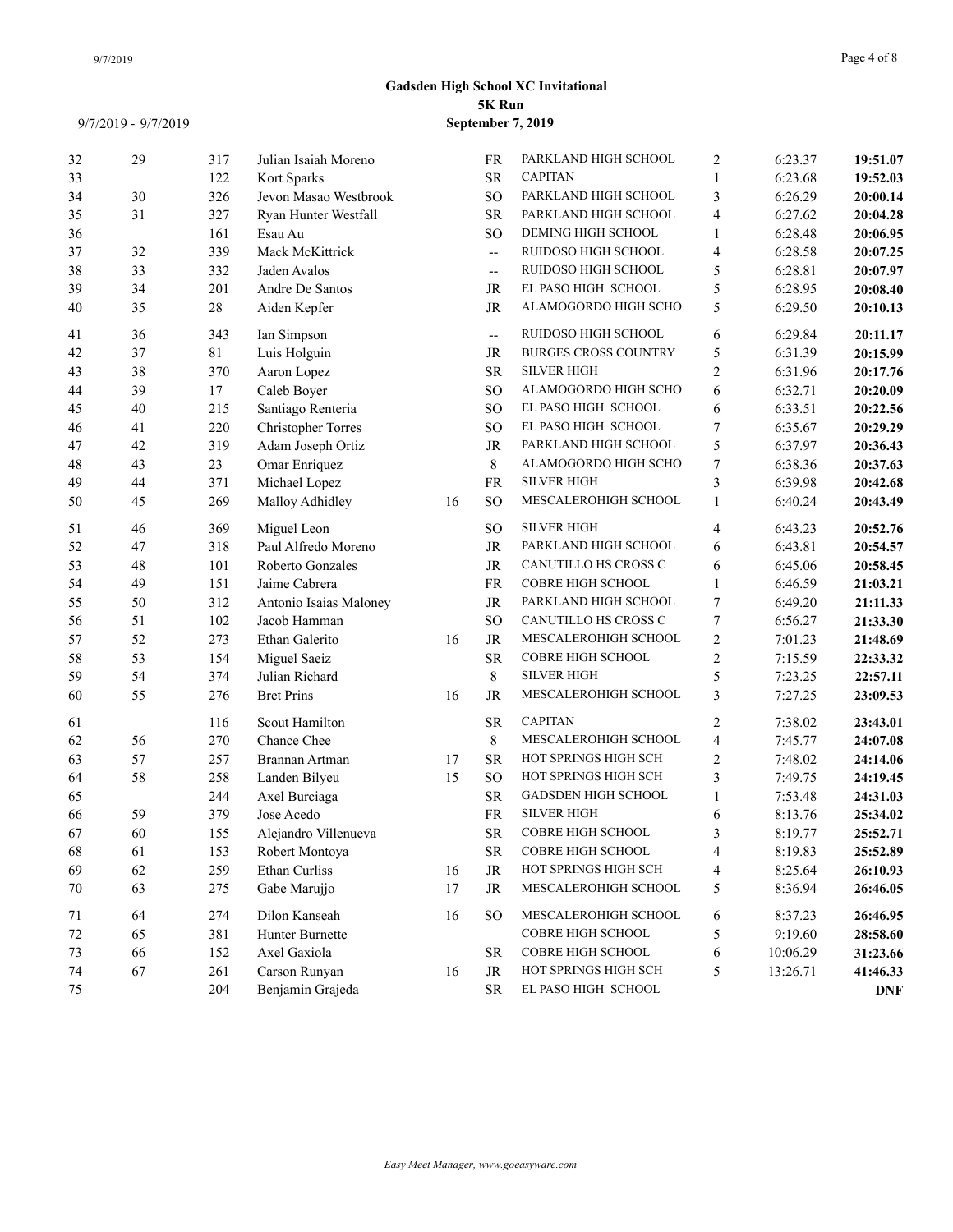# *Event # 3 BOYS 5K Run*

| <b>PLACE</b>   | <b>TEAM</b>                 | <b>SCORE</b> | <b>SCORERS</b>           | <b>DISPLACERS</b> | TOP <sub>5</sub><br><b>TOTAL</b> | TOP <sub>5</sub><br>AVG/MI | TOP <sub>5</sub><br>AVG | TOP <sub>5</sub><br><b>SPLIT</b> |
|----------------|-----------------------------|--------------|--------------------------|-------------------|----------------------------------|----------------------------|-------------------------|----------------------------------|
|                |                             |              |                          |                   |                                  |                            |                         |                                  |
|                | <b>BURGES CROSS COUNTRY</b> | 26           | $2 - 3 - 4 - 6 - 11$     | 24-48             | 1:39:34                          | 7:13.85                    | 19:54.85                | 1:04                             |
| $\overline{2}$ | ALAMOGORDO HIGH SCHO        | 51           | $5 - 7 - 10 - 13 - 16$   | $18-26$           | 1:42:04                          | 7:26.51                    | 20:24.89                | :57                              |
| $\mathbf{3}$   | CHAPARRAL HIGH SCHOO        | 84           | $1-19-20-21-23$          | 39                | 1:45:38                          | 7:49.23                    | 21:07.52                | 2:28                             |
| $\overline{4}$ | <b>AUSTIN HIGH</b>          | 116          | $8-15-25-27-41$          | $46 - 55$         | 1:48:46                          | 7:00.09                    | 21:45.16                | 3:49                             |
| 5              | EL PASO IRVIN               | 155          | $9 - 22 - 37 - 43 - 44$  |                   | 1:53:15                          | 7:17.41                    | 22:38.95                | 3:53                             |
| 6              | PARKLAND HIGH SCHOOL        | 159          | 28-31-32-33-35           | $36 - 38$         | 1:53:12                          | 7:43.92                    | 22:38.48                | :54                              |
| $\tau$         | EL PASO HIGH SCHOOL         | 165          | 14-29-30-45-47           | 52-54             | 1:54:34                          | 7:28.95                    | 22:54.74                | 4:03                             |
| 8              | <b>SILVER HIGH</b>          | 206          | 17-34-49-50-56           | 61                | 2:01:27                          | 6:41.41                    | 24:17.47                | 5:34                             |
| 9              | ANTHONY HS BOYS             | 232          | 12-40-58-59-63           |                   | 2:21:42                          | 9:07.31                    | 28:20.39                | 18:43                            |
| 10             | <b>CAPITAN</b>              | 263          | $42 - 51 - 53 - 57 - 60$ | 62                | 2:13:53                          | 8:37.10                    | 26:46.55                | 6:49                             |
|                |                             |              |                          |                   |                                  |                            |                         |                                  |

| <b>OVERALL</b> | <b>SCORE</b> | <b>BIB</b> |                        | <b>PLACE ON</b> |                 |                             |                  |               |             |  |  |
|----------------|--------------|------------|------------------------|-----------------|-----------------|-----------------------------|------------------|---------------|-------------|--|--|
| <b>PLACE</b>   | <b>PLACE</b> | <b>NUM</b> | <b>NAME</b>            | <b>AGE</b>      | <b>GRADE</b>    | <b>TEAM</b>                 | <b>TEAM</b>      | <b>AVG/MI</b> | <b>TIME</b> |  |  |
| 1              |              | 139        | Landon Macias          |                 | <b>JR</b>       | CHAPARRAL HIGH SCHOO        | 1                | 6:12.01       | 19:15.79    |  |  |
| $\overline{c}$ | 2            | 82         | Julian Maldonado       |                 | <sub>SO</sub>   | <b>BURGES CROSS COUNTRY</b> | $\mathbf{1}$     | 6:16.67       | 19:30.25    |  |  |
| 3              | 3            | 77         | Aaron Gomez            |                 | <sub>SO</sub>   | <b>BURGES CROSS COUNTRY</b> | $\overline{2}$   | 6:20.19       | 19:41.19    |  |  |
| 4              | 4            | 84         | <b>Adrian Martinez</b> |                 | <b>JR</b>       | <b>BURGES CROSS COUNTRY</b> | 3                | 6:21.52       | 19:45.32    |  |  |
| 5              | 5            | 16         | Thomas Bond            |                 | FR              | ALAMOGORDO HIGH SCHO        | $\mathbf{1}$     | 6:25.23       | 19:56.84    |  |  |
| 6              | 6            | 75         | Alejandro Ceballos     |                 | <b>JR</b>       | <b>BURGES CROSS COUNTRY</b> | $\overline{4}$   | 6:27.28       | 20:03.23    |  |  |
| 7              | 7            | 27         | Nicholas Harshey       |                 | <b>JR</b>       | ALAMOGORDO HIGH SCHO        | $\overline{2}$   | 6:28.48       | 20:06.95    |  |  |
| 8              | 8            | 60         | Jair Montoro           |                 | <sub>SO</sub>   | <b>AUSTIN HIGH</b>          | 1                | 6:29.09       | 20:08.85    |  |  |
| 9              | 9            | 232        | Larry Green            |                 | SO <sub>1</sub> | <b>EL PASO IRVIN</b>        | $\mathbf{1}$     | 6:29.64       | 20:10.54    |  |  |
| 10             | 10           | 33         | <b>Tytan Moos</b>      |                 | JR              | ALAMOGORDO HIGH SCHO        | 3                | 6:34.70       | 20:26.26    |  |  |
| 11             | 11           | 87         | Dominic Montes         |                 | <b>SO</b>       | <b>BURGES CROSS COUNTRY</b> | 5                | 6:37.28       | 20:34.28    |  |  |
| 12             | 12           | 37         | <b>Brandon Flores</b>  |                 | <b>SR</b>       | <b>ANTHONY HS BOYS</b>      |                  | 6:38.56       | 20:38.26    |  |  |
| 13             | 13           | 26         | Victor Grimaldo        |                 | <b>JR</b>       | ALAMOGORDO HIGH SCHO        | $\overline{4}$   | 6:39.06       | 20:39.83    |  |  |
| 14             | 14           | 198        | Samuel Armendariz      |                 | <b>JR</b>       | EL PASO HIGH SCHOOL         | $\mathbf{1}$     | 6:39.44       | 20:41.00    |  |  |
| 15             | 15           | 59         | Dominic Melendez       |                 | SO <sub>1</sub> | <b>AUSTIN HIGH</b>          | $\boldsymbol{2}$ | 6:41.38       | 20:47.04    |  |  |
| 16             | 16           | 21         | <b>Chance Cass</b>     |                 | <b>JR</b>       | ALAMOGORDO HIGH SCHO        | 5                | 6:43.81       | 20:54.58    |  |  |
| 17             |              | 245        | Javier Galicia         |                 | <b>FR</b>       | GADSDEN HIGH SCHOOL         | $\mathbf{1}$     | 6:45.71       | 21:00.47    |  |  |
| 18             |              | 246        | David Garcia           |                 | FR              | <b>GADSDEN HIGH SCHOOL</b>  | $\overline{c}$   | 6:45.87       | 21:00.96    |  |  |
| 19             | 17           | 376        | Justin Taylor          |                 | <b>JR</b>       | <b>SILVER HIGH</b>          | 1                | 6:46.14       | 21:01.82    |  |  |
| 20             | 18           | 31         | Kye Merrell            |                 | SO <sub>1</sub> | ALAMOGORDO HIGH SCHO        | 6                | 6:47.28       | 21:05.37    |  |  |
| 21             | 19           | 137        | Jorge Guerra           |                 | <b>FR</b>       | CHAPARRAL HIGH SCHOO        | $\overline{2}$   | 6:53.23       | 21:23.83    |  |  |
| 22             | 20           | 136        | Luis Garcia            |                 | <b>JR</b>       | CHAPARRAL HIGH SCHOO        | 3                | 6:56.30       | 21:33.37    |  |  |
| 23             | 21           | 142        | Alexis Quintero        |                 | <b>FR</b>       | <b>CHAPARRAL HIGH SCHOO</b> | 4                | 6:58.51       | 21:40.23    |  |  |
| 24             | 22           | 236        | Noah Sanchez           |                 | <b>SR</b>       | <b>EL PASO IRVIN</b>        | $\mathfrak{2}$   | 6:58.58       | 21:40.47    |  |  |
| 25             | 23           | 138        | <b>Edwin Macias</b>    |                 | FR              | CHAPARRAL HIGH SCHOO        | 5                | 6:59.85       | 21:44.41    |  |  |
| 26             | 24           | 76         | Joseph Esqueda         |                 | <b>SR</b>       | <b>BURGES CROSS COUNTRY</b> | 6                | 7:00.18       | 21:45.44    |  |  |
| 27             | 25           | 62         | Miguel Orduno          |                 | FR              | <b>AUSTIN HIGH</b>          | 3                | 7:01.64       | 21:49.98    |  |  |
| 28             | 26           | 32         | Chase Moos             |                 | FR              | ALAMOGORDO HIGH SCHO        | $\tau$           | 7:02.92       | 21:53.96    |  |  |
| 29             | 27           | 64         | Kevin Usera            |                 | <b>JR</b>       | <b>AUSTIN HIGH</b>          | 4                | 7:05.24       | 22:01.17    |  |  |
| 30             |              | 352        | Ruben Ronquillo        |                 | <sub>SO</sub>   | SANTA TERESA HIGH SC        | 1                | 7:07.01       | 22:06.64    |  |  |
| 31             | $28\,$       | 308        | Angel Miguel Gomez     |                 | <b>JR</b>       | PARKLAND HIGH SCHOOL        | $\mathbf{1}$     | 7:07.12       | 22:06.98    |  |  |
| 32             |              | 22         | Isaiah Dalmas          |                 | <b>FR</b>       | ALAMOGORDO HIGH SCHO        | 8                | 7:09.30       | 22:13.76    |  |  |
|                |              |            |                        |                 |                 |                             |                  |               |             |  |  |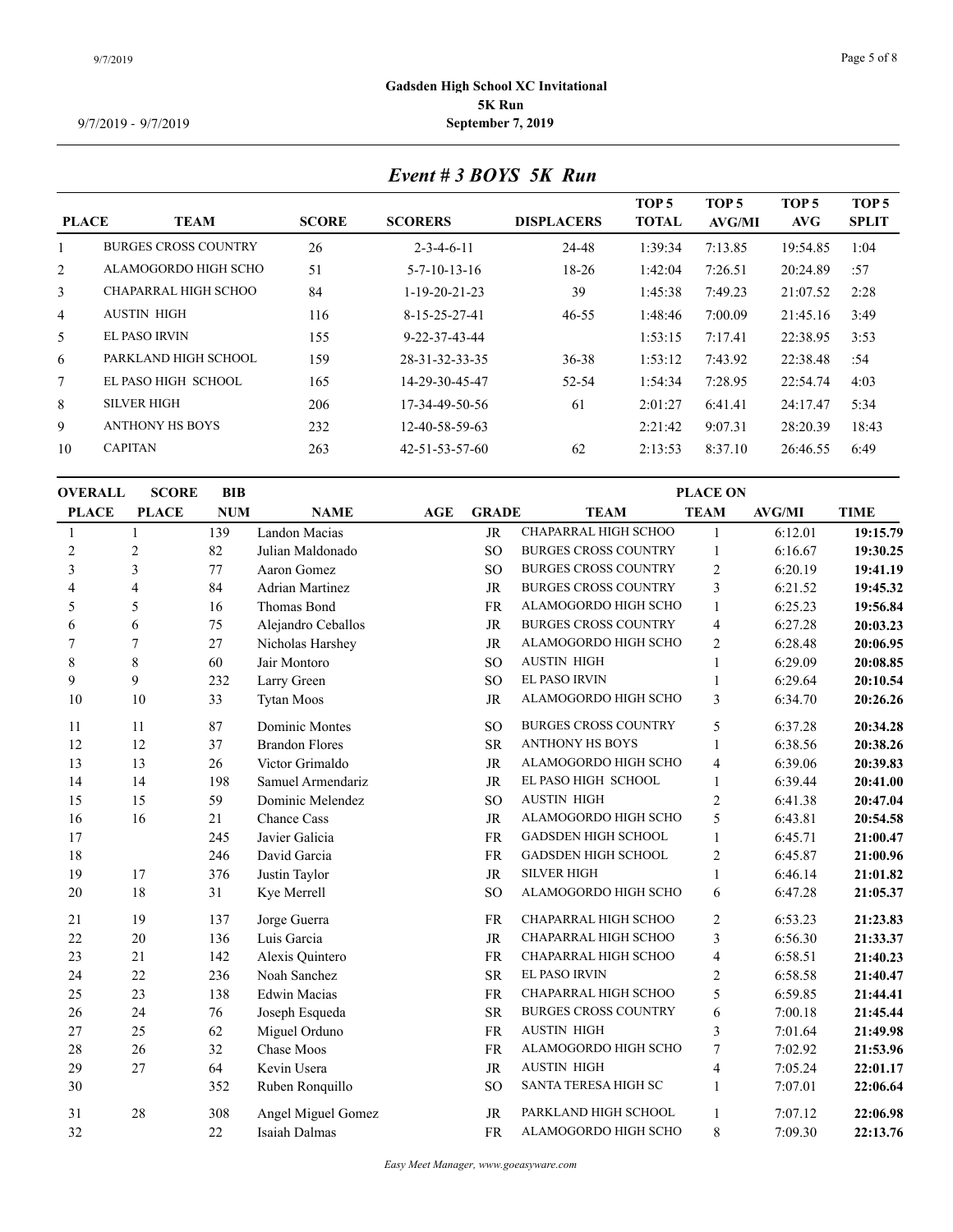| 33     | 29     | 213    | Ramon Perez            | SO.                      | EL PASO HIGH SCHOOL         | $\overline{2}$           | 7:10.58 | 22:17.74 |
|--------|--------|--------|------------------------|--------------------------|-----------------------------|--------------------------|---------|----------|
| 34     |        | 160    | Daniel Aguilar         | <b>SO</b>                | DEMING HIGH SCHOOL          | 1                        | 7:10.67 | 22:18.03 |
| 35     | 30     | 216    | Jesse Rodriguez        | <b>FR</b>                | EL PASO HIGH SCHOOL         | 3                        | 7:14.86 | 22:31.05 |
| 36     | 31     | 325    | Alvaro Alfredo Vega    | <b>SO</b>                | PARKLAND HIGH SCHOOL        | 2                        | 7:15.59 | 22:33.31 |
| 37     | 32     | 313    | Isaiah Martinez        | <b>SO</b>                | PARKLAND HIGH SCHOOL        | 3                        | 7:19.19 | 22:44.48 |
| 38     | 33     | 302    | Andrew Dominick Castro | <b>SO</b>                | PARKLAND HIGH SCHOOL        | 4                        | 7:19.68 | 22:46.02 |
| 39     |        | 14     | Angel Avila            | <b>FR</b>                | ALAMOGORDO HIGH SCHO        | 9                        | 7:20.32 | 22:48.00 |
| 40     |        | 29     | Heston Koch            | FR                       | ALAMOGORDO HIGH SCHO        | 10                       | 7:20.79 | 22:49.47 |
| 41     |        | 19     | William Calhoun        | JR                       | ALAMOGORDO HIGH SCHO        | 11                       | 7:23.32 | 22:57.33 |
| 42     | 34     | 373    | Edgar Melendez         | 8                        | <b>SILVER HIGH</b>          | $\overline{c}$           | 7:24.65 | 23:01.46 |
| 43     | 35     | 310    | Xavier Alexande King   | <sub>SO</sub>            | PARKLAND HIGH SCHOOL        | 5                        | 7:24.71 | 23:01.64 |
| 44     |        | 15     | Gavin Bond             | JR                       | ALAMOGORDO HIGH SCHO        | 12                       | 7:25.80 | 23:05.03 |
| 45     | 36     | 299    | Julian Anguiano        | <b>SR</b>                | PARKLAND HIGH SCHOOL        | 6                        | 7:26.20 | 23:06.26 |
| 46     |        | $20\,$ | Cayden Casares         | FR                       | ALAMOGORDO HIGH SCHO        | 13                       | 7:26.35 | 23:06.73 |
| 47     |        | 351    | Samuel Ortiz           | FR                       | SANTA TERESA HIGH SC        | $\overline{c}$           | 7:29.38 | 23:16.16 |
| 48     | 37     | 234    | Antonio Olvera         | <b>SO</b>                | <b>EL PASO IRVIN</b>        | 3                        | 7:29.44 | 23:16.34 |
| 49     | 38     | 300    | Khanye Javan Bland     | <b>SO</b>                | PARKLAND HIGH SCHOOL        | $\tau$                   | 7:33.28 | 23:28.27 |
| 50     | 39     | 143    | Kevin Ramos            | <b>SO</b>                | CHAPARRAL HIGH SCHOO        | 6                        | 7:35.13 | 23:34.03 |
| 51     |        | 249    | <b>Brian Palacios</b>  | JR                       | <b>GADSDEN HIGH SCHOOL</b>  | 3                        | 7:36.92 | 23:39.57 |
| 52     |        | 301    | Michael Castorena      | FR                       | PARKLAND HIGH SCHOOL        | $\,$ $\,$                | 7:37.65 | 23:41.86 |
| 53     |        | 306    | Rashaun Jamal Ford     | JR                       | PARKLAND HIGH SCHOOL        | 9                        | 7:37.91 | 23:42.67 |
| 54     |        | 18     | Nathaniel Calentine    | SO <sub>1</sub>          | ALAMOGORDO HIGH SCHO        | 14                       | 7:40.56 | 23:50.90 |
| 55     | $40\,$ | 38     | Juan Gomez             | SO <sub>1</sub>          | <b>ANTHONY HS BOYS</b>      | 2                        | 7:42.61 | 23:57.25 |
| 56     | 41     | 382    | Yahir Manriquez        |                          | <b>AUSTIN HIGH</b>          | 5                        | 7:43.10 | 23:58.79 |
| 57     | 42     | 123    | Jade Turcotte          | SO <sub>1</sub>          | <b>CAPITAN</b>              | 1                        | 7:44.54 | 24:03.25 |
| 58     | 43     | 233    | Jose Hernandez         | <b>SR</b>                | EL PASO IRVIN               | 4                        | 7:44.61 | 24:03.48 |
| 59     | 44     | 231    | Luis Gonzalez          | JR                       | <b>EL PASO IRVIN</b>        | 5                        | 7:44.76 | 24:03.95 |
| 60     |        | 247    | Benjamin Gaytan        | <b>FR</b>                | <b>GADSDEN HIGH SCHOOL</b>  | 4                        | 7:48.60 | 24:15.86 |
| 61     | 45     | 217    | Freddy Silva           | <b>SR</b>                | EL PASO HIGH SCHOOL         | $\overline{\mathcal{L}}$ | 7:49.83 | 24:19.70 |
| 62     |        | 323    | Alfonso Saenz          | SO.                      | PARKLAND HIGH SCHOOL        | 10                       | 7:53.86 | 24:32.21 |
| 63     | 46     | 383    | <b>Brandon Lopez</b>   |                          | <b>AUSTIN HIGH</b>          | 6                        | 7:56.32 | 24:39.86 |
| 64     | 47     | 221    | Jay Tuckman            | JR                       | EL PASO HIGH SCHOOL         | 5                        | 7:57.73 | 24:44.22 |
| 65     | 48     | $80\,$ | Christian Hinojos      | <sub>SO</sub>            | <b>BURGES CROSS COUNTRY</b> | 7                        | 7:59.08 | 24:48.43 |
| 66     | 49     | 366    | Joe Diaz               | 8                        | <b>SILVER HIGH</b>          | 3                        | 8:01.21 | 24:55.05 |
| 67     |        | 334    | Andrew Chavez          | $\overline{\phantom{a}}$ | RUIDOSO HIGH SCHOOL         | 1                        | 8:16.50 | 25:42.54 |
| 68     |        | 86     | Anthony Monroy         | ${\sf SR}$               | <b>BURGES CROSS COUNTRY</b> | 8                        | 8:19.40 | 25:51.55 |
| 69     | 50     | 365    | Michael Calkins        | <sub>SO</sub>            | <b>SILVER HIGH</b>          | 4                        | 8:19.76 | 25:52.67 |
| 70     |        | 316    | Jaylen Levell Moore    | <sub>SO</sub>            | PARKLAND HIGH SCHOOL        | 11                       | 8:23.13 | 26:03.14 |
| 71     | 51     | 121    | <b>Brody Scruggs</b>   | FR                       | <b>CAPITAN</b>              | $\overline{c}$           | 8:23.45 | 26:04.15 |
| $72\,$ | 52     | 218    | Michael Snyder         | JR                       | EL PASO HIGH SCHOOL         | 6                        | 8:24.91 | 26:08.68 |
| 73     | 53     | 113    | Jayross Edwards        | <sub>SO</sub>            | <b>CAPITAN</b>              | 3                        | 8:26.24 | 26:12.81 |
| 74     | 54     | 209    | Diego Morales          | <b>SR</b>                | EL PASO HIGH SCHOOL         | 7                        | 8:27.56 | 26:16.91 |
| 75     | 55     | 63     | Rudy Rodriguez         | FR                       | <b>AUSTIN HIGH</b>          | 7                        | 8:31.54 | 26:29.28 |
| 76     |        | 162    | Miken Moreno           | 8                        | DEMING HIGH SCHOOL          | 2                        | 8:32.48 | 26:32.20 |
| 77     | 56     | 367    | Robert Trey Greeman    | 8                        | <b>SILVER HIGH</b>          | 5                        | 8:33.82 | 26:36.35 |
| 78     | 57     | 124    | Noah Williams          | <sub>SO</sub>            | <b>CAPITAN</b>              | 4                        | 8:34.87 | 26:39.61 |
| 79     |        | 320    | Evan Michael Peral     | JR                       | PARKLAND HIGH SCHOOL        | 12                       | 8:41.47 | 27:00.12 |
| 80     |        | 205    | Noah Gutierrez         | <b>SR</b>                | EL PASO HIGH SCHOOL         | 8                        | 8:47.25 | 27:18.08 |
| 81     |        | 200    | Sonny Bannon           | JR                       | EL PASO HIGH SCHOOL         | 9                        | 8:54.80 | 27:41.54 |
| 82     |        | 321    | David Joel Rivas       | SR.                      | PARKLAND HIGH SCHOOL        | 13                       | 8:55.44 | 27:43.54 |
| 83     | 58     | 39     | Tristan Gonzalez       | JR                       | ANTHONY HS BOYS             | 3                        | 9:01.93 | 28:03.68 |
| 84     |        | 219    | Joseph Tate            | <b>FR</b>                | EL PASO HIGH SCHOOL         | 10                       | 9:03.95 | 28:09.97 |

*Easy Meet Manager, www.goeasyware.com*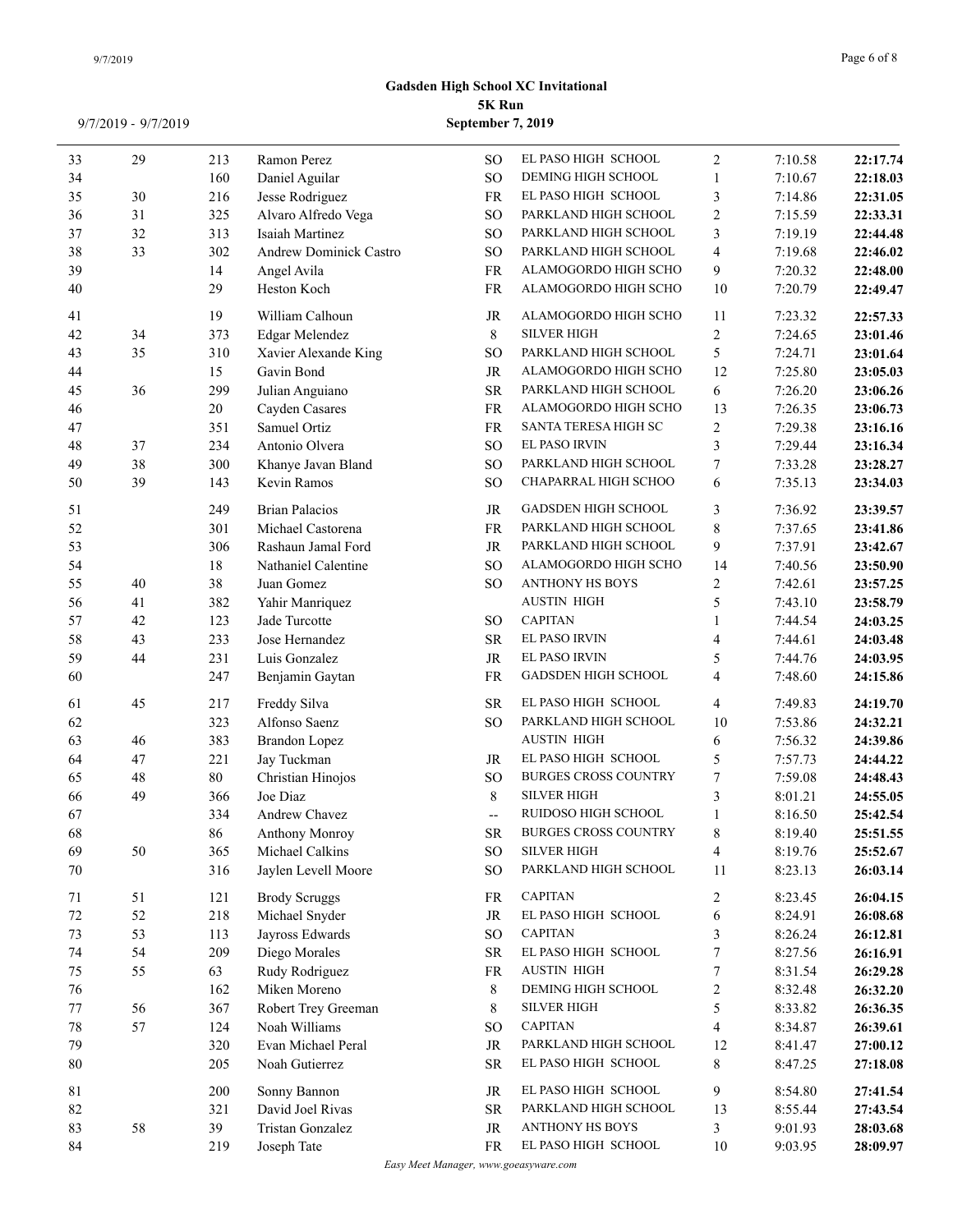| 85 |    | 356 | Andre Vierra          | <b>SR</b>     | <b>SANTA TERESA HIGH SC</b> |                | 9:20.81  | 29:02.35 |
|----|----|-----|-----------------------|---------------|-----------------------------|----------------|----------|----------|
| 86 | 59 | 42  | Javier Parra          | <b>SR</b>     | <b>ANTHONY HS BOYS</b>      | 4              | 9:33.15  | 29:40.70 |
| 87 |    | 88  | Faustino Palma Silva  | JR            | <b>BURGES CROSS COUNTRY</b> | 9              | 9:40.28  | 30:02.85 |
| 88 | 60 | 111 | Josh Berry            | <b>FR</b>     | <b>CAPITAN</b>              |                | 9:56.40  | 30:52.93 |
| 89 | 61 | 372 | Joshua McMillan       | <sub>SO</sub> | <b>SILVER HIGH</b>          | 6              | 9:57.53  | 30:56.43 |
| 90 |    | 210 | Jaziel Morales        | <sub>SO</sub> | EL PASO HIGH SCHOOL         |                | 10:09.63 | 31:34.02 |
| 91 |    | 203 | Christian Gomez       | <b>SO</b>     | EL PASO HIGH SCHOOL         | 12             | 10:10.10 | 31:35.49 |
| 92 |    | 338 | Cyhrus Liguori        | $-$           | RUIDOSO HIGH SCHOOL         | $\overline{2}$ | 10:54.91 | 33:54.71 |
| 93 | 62 | 120 | <b>Bryce Nowell</b>   | <b>SO</b>     | <b>CAPITAN</b>              | 6              | 12:38.36 | 39:16.11 |
| 94 | 63 | 36  | <b>Everett Cortez</b> | FR            | <b>ANTHONY HS BOYS</b>      |                | 12:40.29 | 39:22.10 |
|    |    |     |                       |               |                             |                |          |          |